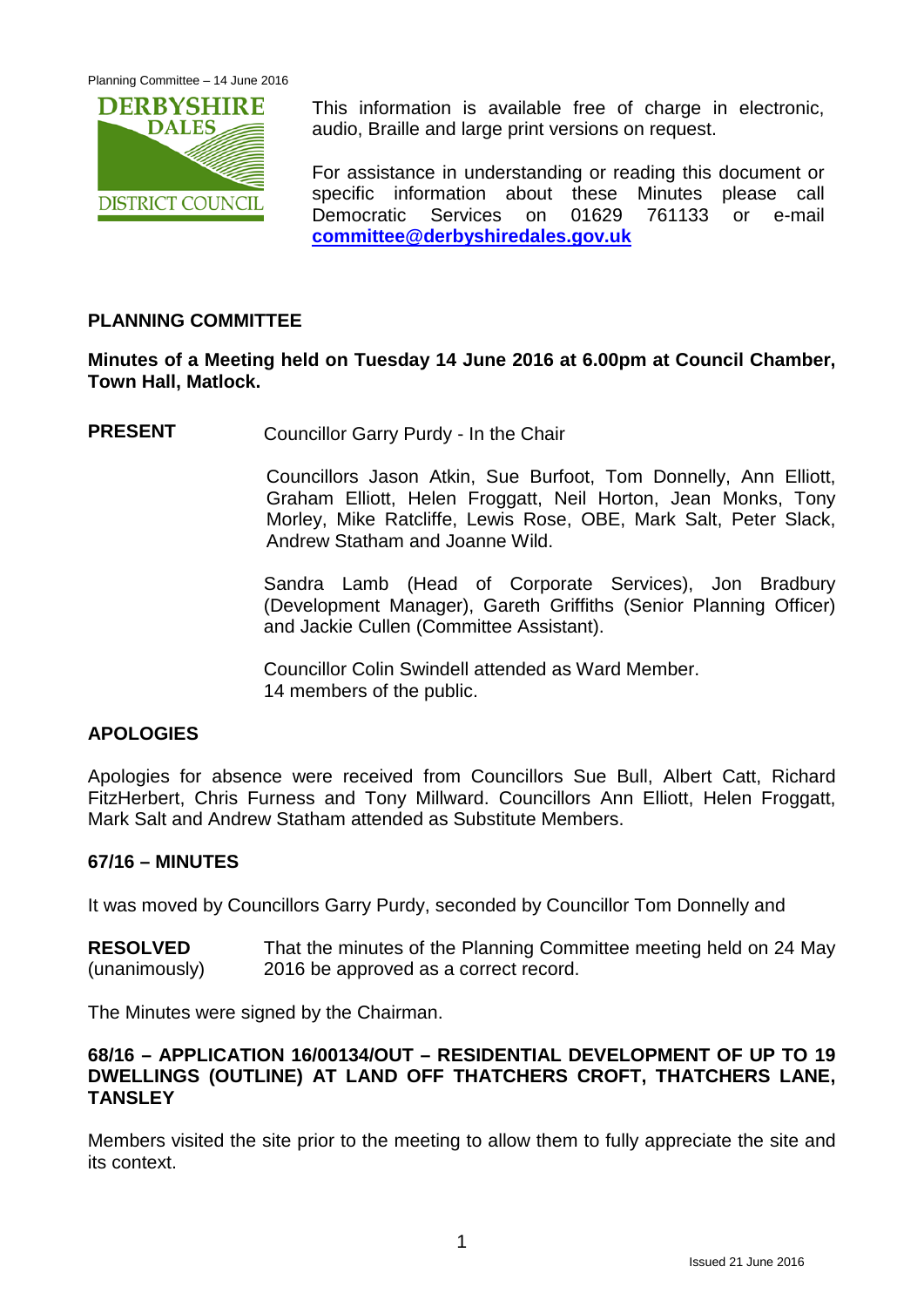The Senior Planning Officer drew Members' attention to paragraph 5.2 of the report, which stated that a figure of £22,798.02 in respect of two school places at Tansley should be requested: this figure would need to be included in the S106 Agreement if the application were to be approved.

Correspondence received after publication of the Agenda was distributed at the meeting; this comprised summarised comments from five letters of representation in support of the application.

In accordance with the procedure for public participation, Mrs Vicky Raynes, Resident, spoke against the application and Mr Jonathan Jenkin, Agent, spoke in favour of the application.

It was moved by Councillor Tony Morley, seconded by Councillor Mark Salt and

**RESOLVED** (unanimously) That, subject to the applicant entering into a Section 106 Legal Agreement for on-site affordable housing provision, open space/play area provision and provision of a contribution to meet education needs, outline planning permission be granted subject to the conditions set out in the report.

#### **69/16 – APPLICATION 16/00189/FUL – CHANGE OF USE FROM OFFICE (USE CLASS B1) TO PLACE OF WORSHIP (USE CLASS D1) AT LIME TREE BUSINESS PARK, LIME TREE ROAD, MATLOCK**

Members visited the site prior to the meeting to enable them to assess the effect of the proposal on the locality.

In accordance with the procedure for public participation, Mr Justyn Pride, Applicant (Church Manager), spoke in favour of the application.

It was moved by Councillor Lewis Rose, OBE, seconded by Councillor Mike Ratcliffe and

**RESOLVED Voting:** That planning permission be refused for the reason set out in the report.

| voung.             |    |
|--------------------|----|
| For                | 13 |
| <b>Against</b>     | 0  |
| <b>Abstentions</b> | 3  |

The Chairman declared the motion carried.

**70/16 – APPLICATION 14/00541/OUT – MIXED RESIDENTIAL AND COMMERCIAL DEVELOPMENT COMPRISING 220 DWELLINGS, 400m² of A3 FLOORSPACE (RESTAURANT AND CAFÉ) AND 6400m² of B1 FLOORSPACE AT HALLDALE QUARRY, MATLOCK SPA ROAD, MATLOCK**

The Committee visited the site prior to the meeting to enable Members to fully appreciate the site and its context.

Correspondence received after publication of the Agenda was distributed at the meeting. This comprised a correction by Planning Officers in respect of Martin Burfoot's previous comments on this application and an update from Councillor Burfoot in view of the time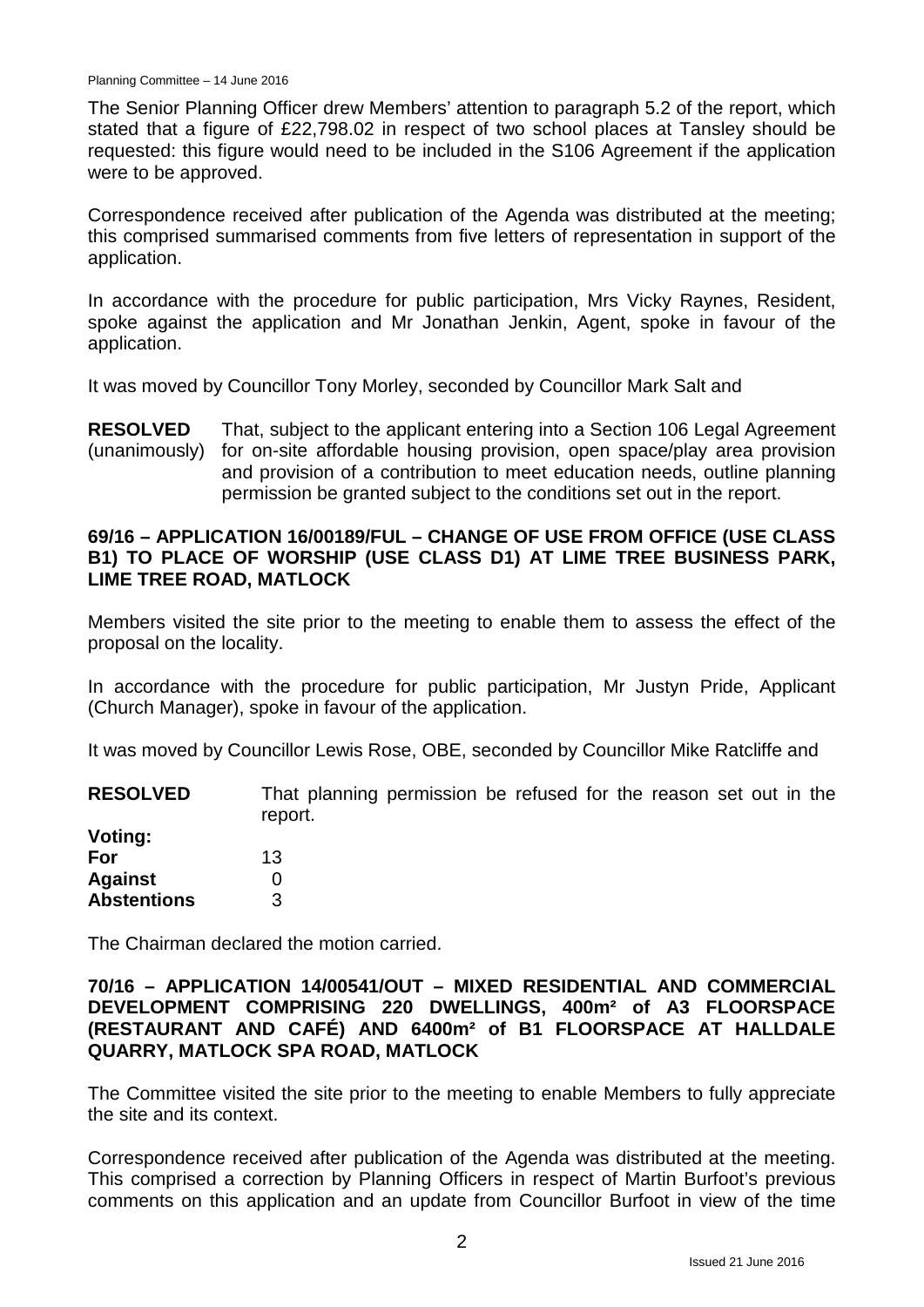elapsed since then. The late correspondence also included a summary of a letter of representation objecting to the application.

In accordance with the procedure for public participation, Mr Roger Clarke, Resident, and Ms Karen Shelley-Jones, Resident, spoke against the application, and Councillor Colin Swindell commented on the application as Ward Member for Winster and South Darley.

The Senior Planning Officer acknowledged concerns raised by National Heritage England and Derbyshire Wildlife Trust. He advised that he would liaise with these consultees going forward, with the possibility of attaching conditions to the Recommendation to ensure the ecological interests were protected if approval were granted.

Regarding the concerns raised over potential increased traffic through Snitterton and Oker, it was requested by Members that both the developer and a member of the Highways Authority be asked to attend the Reserved Matters application. In the meantime the Development Manager advised that the decision would require discussion with the Highways Authority with a view to formulating a plan to help mitigate these traffic issues.

It was moved by Councillor Lewis Rose OBE, seconded by Councillor Mike Ratcliffe and

#### **RESOLVED** That, subject to:-

The applicants entering into an agreement under the provisions contained at section 106 of the Town and Country Planning Act 1990 to include the revocation of minerals planning permissions, phasing of the development to secure full delivery of employment provision, ecological management and the following highways related issues:

- o Access and footway/cycleway linking to the town centre
- o A Travel Plan with a contribution of £12,500 towards its monitoring
- £3,000 contribution towards traffic regulation Order required<br>○ £150,000 contribution towards highway improvements and
- £150,000 contribution towards highway improvements and alterations within the Matlock area

and any other issues that cannot be adequately addressed by conditions;

planning permission be granted subject to conditions addressing the issues set out in the report and any other relevant issues arising from the development proposals.

| voung.             |    |
|--------------------|----|
| For                | 15 |
| <b>Against</b>     | 0  |
| <b>Abstentions</b> |    |

**Voting:**

The Chairman declared the motion carried.

The Chairman agreed to vary the order of the meeting to accommodate a member of the public who had registered to speak on Agenda item 4.5.